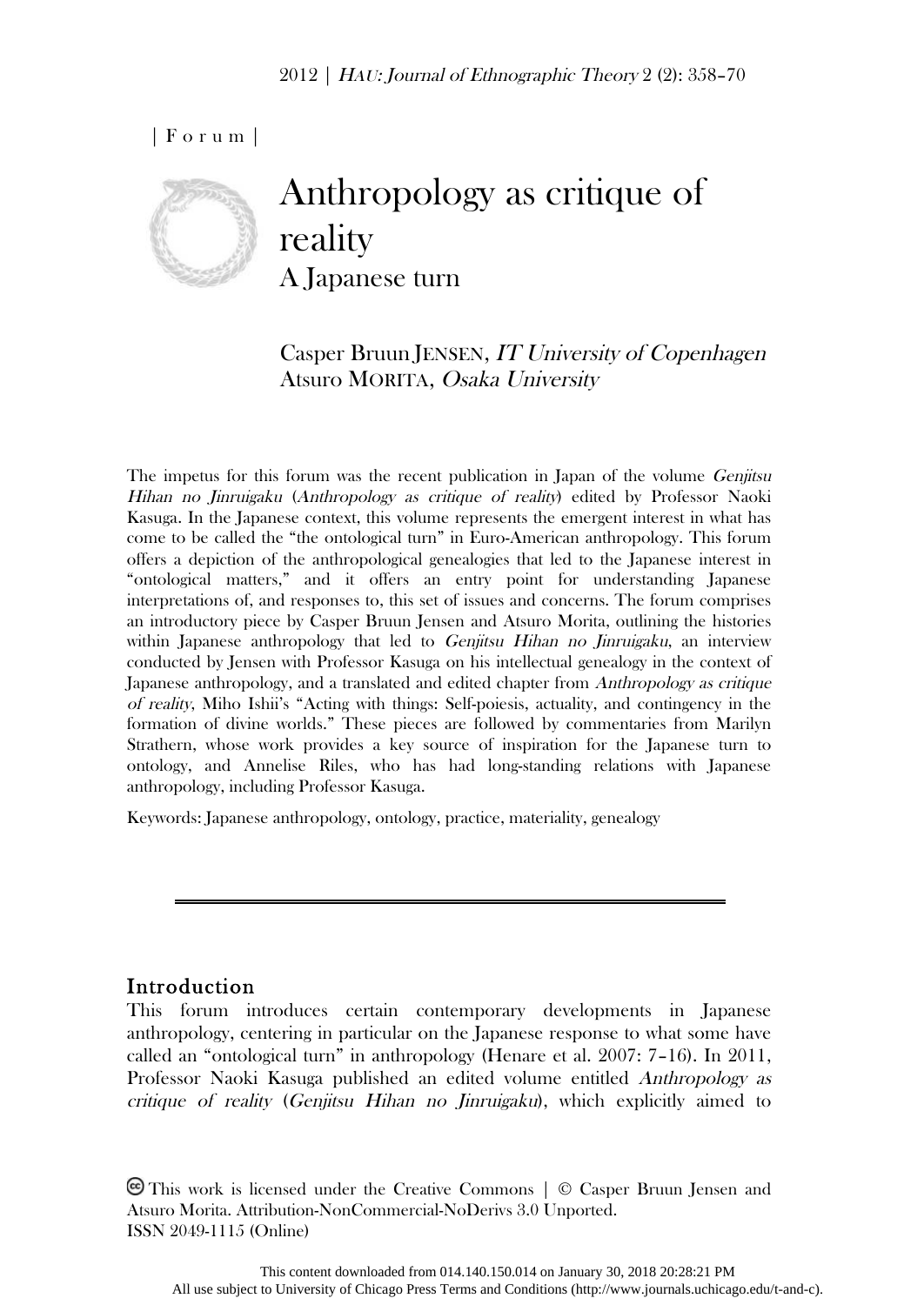introduce ontological considerations into Japanese anthropology. Interestingly, however, this volume also gave to those considerations particular inflections, some of which are quite different from the concerns that have guided Anglophone discussions. Here, we publish one chapter from Anthropology as critique of reality, Miho Ishii's "Acting with things: Self-poiesis, actuality, and contingency in the formation of divine worlds," along with an interview with the editor, Professor Naoki Kasuga. These pieces are followed by responses from Annelise Riles and Marilyn Strathern.

To provide a context for these engagements, this introduction outlines some central aspects of the development of recent Japanese anthropology, focusing in particular on tendencies that led to the emerging interest in ontological matters. As we show, we are witness to a particular conjunction where an increasingly vibrant Japanese anthropology of science and technology,<sup>2</sup> originating in a distinct version of practice theory, has encountered and attempted to come to terms with certain "experimental" forms of postmodern cultural anthropology.

What is particularly noteworthy is the increasing Japanese interest in scholars such as Bruno Latour, Annemarie Mol, Helen Verran, Marilyn Strathern, and Eduardo Viveiros de Castro, all of whom are closely affiliated with the Euro-American interest in ontology. We thus seem to be witnessing the emergence of a new orientation among Japanese anthropologists, neither committed to "classical" forms of anthropology, nor to post-Writing culture epistemological explorations.

### Redefining anthropology: From holism to culture to practice

It will take us too far astray to attempt to characterize the entire rich field of Japanese anthropology. But in the barest outline, we can point to some pivotal schools of thought that have been highly influential. After World War II, Japanese anthropology became closely allied with British social anthropology through influential figures trained in the United Kingdom, such as Chie Nakane. Meanwhile, important indigenous traditions of anthropology were developed, including prominently the Kyoto school of ecological anthropology founded by Kinji Imanishi and Tadao Umesao. Both of these scholars criticized the reliance of Western anthropology on a dichotomy between nature and culture and proposed to integrate anthropology and ecology in a single, nondualist science (Imanishi 2002; Umesao 2003). Imanishi's work from the 1930s was strongly allied with ecology, primatology, and agricultural sciences, and these fields have remained in close contact up to the present day.

During the 1980s, in an experience shared with researchers elsewhere, many Japanese anthropologists began feeling uncomfortable with the traditional disciplinary focus on small communities. Not least, Southeast Asia's rapid industrialization and changing political landscape brought home to Japanese

 $\overline{a}$ 

<sup>1.</sup> The official English title of the volume (which is not translated) is *Anthropology as* reality critique, a title that mimics George Marcus and Michael Fischer's Anthropology as cultural critique (1999). Here, we take the liberty of using the more idiomatic translation Anthropology as critique of reality.

<sup>2.</sup> For a more detailed discussion, focusing especially on Japanese anthropology of science and technology see Morita (n.d.).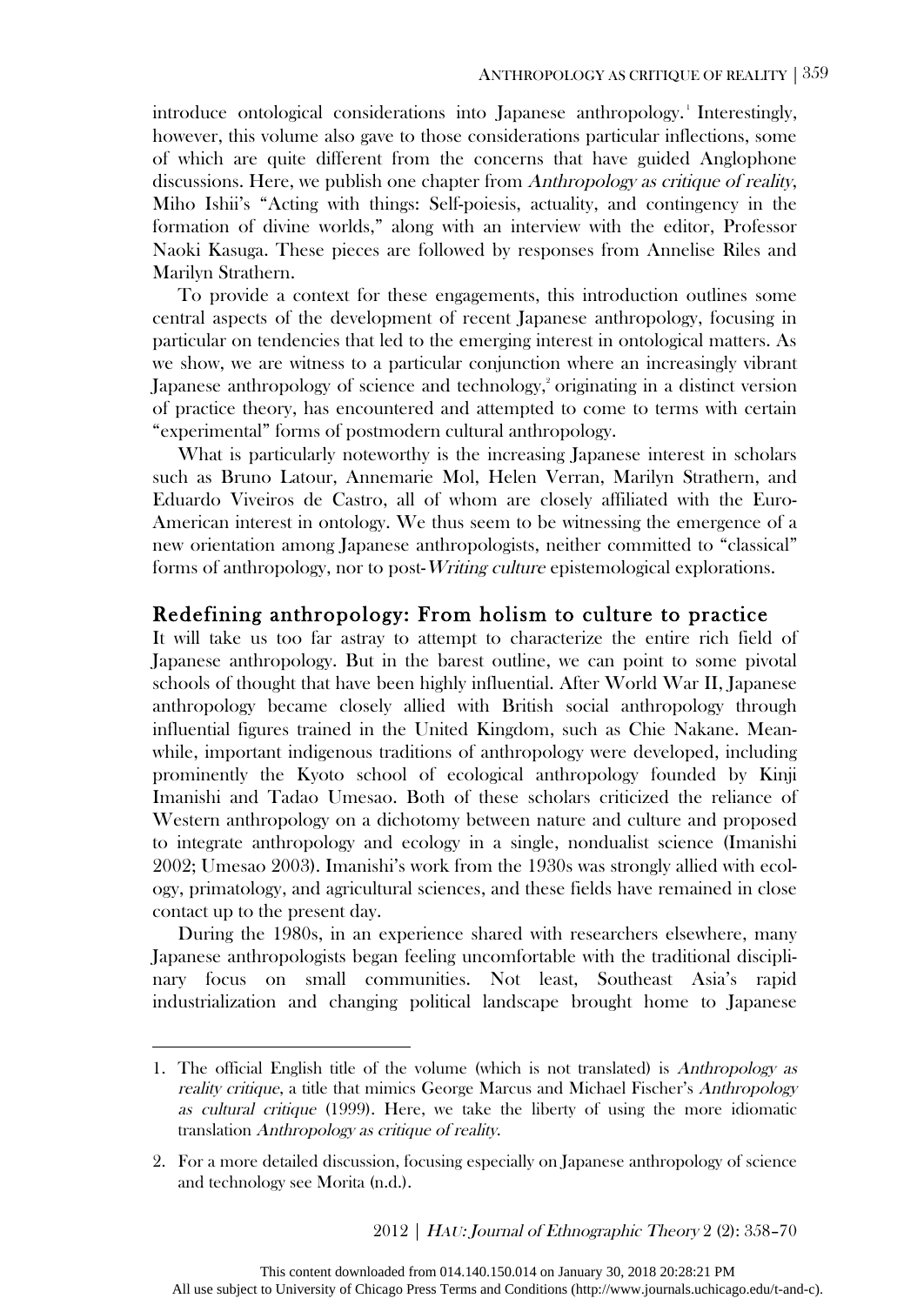anthropologists the inadequacy of traditional frameworks for the analysis of contemporary societies. In particular, these changes seemed to create increasing social complexity and differentiation that made a naïve anthropological holism impossible to sustain (Fukushima 1998; Tanabe 2010).<sup>8</sup> In the early 1990s, leading anthropologists started exploring alternative frameworks. In this context, the form of practice theory developed by Marxist anthropologist Shigeharu Tanabe and further developed by Masato Fukushima gained central importance (Fukushima 1995; Tanabe 2003).

Tanabe organized several large projects focusing on the relation between bodily practices, learning, and identity formation in communities of practice (Tanabe 2008a; Tanabe and Matsuda 2002). During the same period, inspired by the Marxist philosopher and historian of technology Tetsuro Nakaoka (Nakaoka 1971), Fukushima began working with Jean Lave and Etienne Wenger's model of learning in studies of high-tech settings, and came to argue that small accidents and irregular events are central for inducing learning in complex systems.4 He further contended that learning in such settings is vulnerable because of its costs, an argument that led to his interest in the "experimental margins for learning" (Fukushima 2010). Gradually, Fukushima began conceptualizing experimentation as an integral part of practice in general. Accordingly, he advocated the necessity of studying multiple layers of practical experimentation: from the level of routines, to accidents that stimulate organizational learning, to the distribution of experimental activities in wider society.

It is important to emphasize the extent to which the turn to practice emerged as a response to the crisis of anthropological holism (Fukushima 1998). Due to the strong influence of British structural-functionalism and Marxism, as well as the development of an "indigenous" Japanese ecological anthropology (known colloquially as the "Kyoto school"), Japanese anthropology tended to focus on ethnographies of small-scale societies, centering analysis on the interdependencies of institutions, beliefs, and ecological processes. In contrast, American cultural anthropology was relatively uninfluential until the 1980s.

Not least due to the effects of urbanization and industrialization, in the 1980s and 1990s Japanese anthropology began emphasizing "cultural" phenomena such as subculture and ethnicity. Doing so, it drew increasingly on American cultural anthropology, including studies of urban culture, globalization, and the world system. Yet, Tanabe and Fukushima saw this changing emphasis as deeply problematic. In their view, it not only avoided holism, but seemed to shrink the field of anthropology as such: it rendered the anthropologist not as a generalist, but as a specialist in miniscule aspects of the world that could be designated as cultural. For these scholars, then, the tendency of modern society to differentiate into autonomous subsystems inevitably undermined the original holistic ambition of

2012 | HAU: Journal of Ethnographic Theory 2 (2): 358–70

 $\overline{a}$ 

<sup>3.</sup> Japanese publications are given English translations in the bibliography. We cite English translations wherever possible.

<sup>4.</sup> Long before the catastrophic event at the Fukushima-Daiichi nuclear plant on March 11, 2011, Masato Fukushima (2010) argued that established and relatively stabilized complex technical systems with long histories tend to become dangerous, because operators often lack the expertise to deal with irregular situations.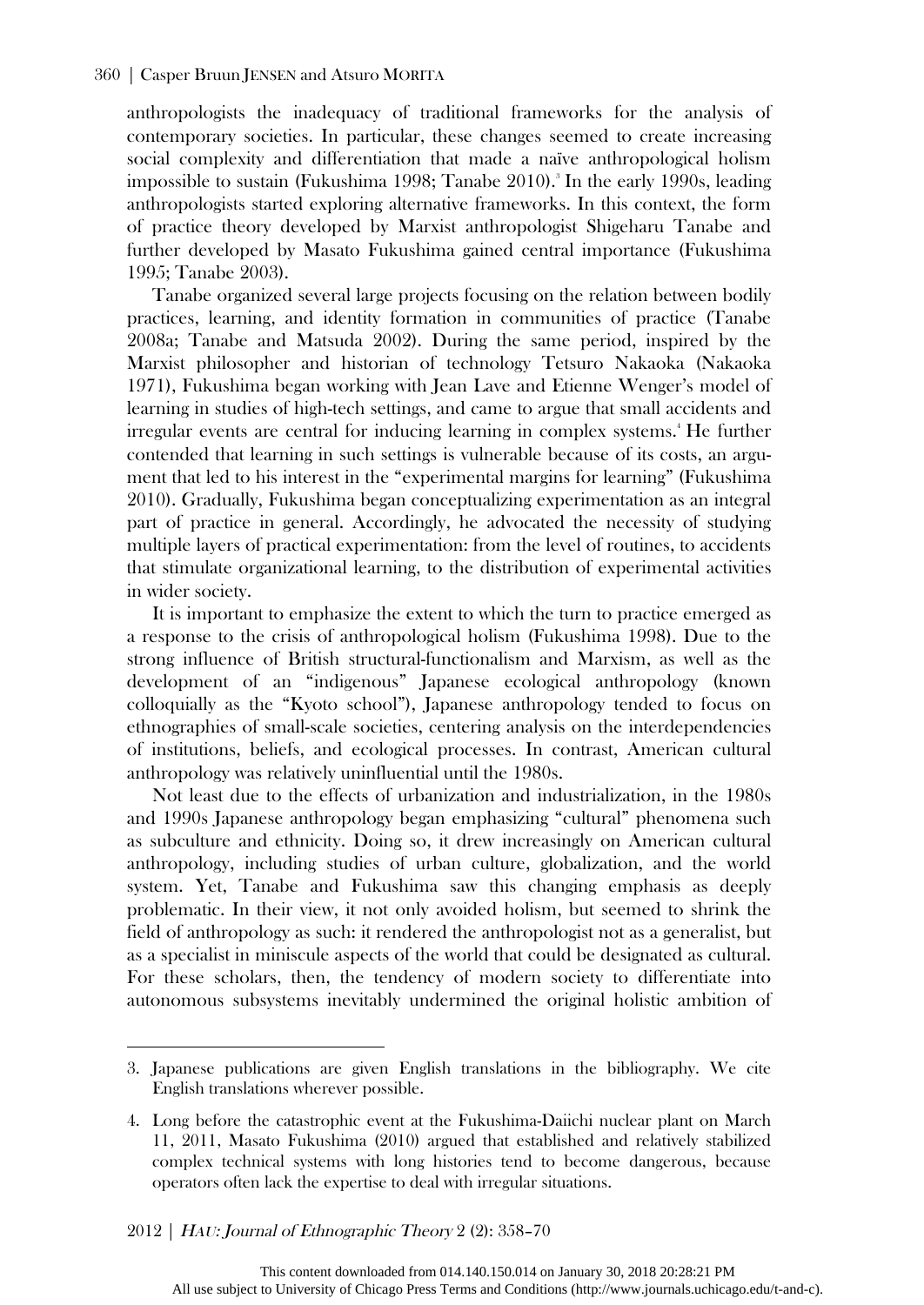anthropology. In turn, this reduced anthropology to a form of cultural studies of increasingly narrow scope (Fukushima 1998). The turn to practice was meant to counter this tendency: it promised to reestablish an anthropological identity and broaden its scope anew. As we shall see, these developments had a direct bearing on the later Japanese uptake of the "ontological turn."

## Ecology of practices and the pursuit of life

Tanabe and Fukushima's practice theory has inspired a current generation of Japanese anthropologists, primarily those working on topics of science and technology. They offered a kind of "doubled" ecological view on practice: at the microlevel they saw practice as characterized by constant interaction and mutual modification between human actors and the socio-material environment; while at the mesolevel they conceptualized wider social processes in which divergent practices interact with each other (Fukushima 2010; Tanabe 2003). Under the general rubric of practice-oriented anthropology in Japan, we can pinpoint two currents of research especially relevant to the ontological concerns addressed in Anthropology as critique of reality.

The first thread can be characterized as studies of *ecologies of practices*, a term used informally by Fukushima (but see Fukushima 2010) to designate an approach centering on the elucidation of how complex, technologized societies emerge through a dynamics of interacting practices. 5 The other current within practice theory can be designated as an *anthropology in pursuit of life*, since its ethnographic emphasis is centered specifically on the boundaries where life sciences, medicine, and subjectivities become entangled (Tanabe 2010). In conjunction, these bodies of work form a bridge between the early practice studies that focused on the microprocesses of learning bodily skills and the recent work on ontology presented in Anthropology as critique of reality.

In tandem with the technologization of society, the centrality of material artifacts in social practices became increasingly obvious to anthropologists in Japan as elsewhere. Accordingly, research on "ecologies of practices" began paying sustained attention to the role of technology in social practice. For example, Atsuro Morita, a student of Fukushima at Tokyo University, worked on indigenous engineering in the Thai informal manufacturing sector and focused on the role of circulating, life-size models that embody design information, and both connect and divide networks of Thai manufacturing practice (Morita 2012). In another case, Keiichi Omura explored the intersection between global networks of technoscience and relationships between the Inuit and their game animals. In spite of the use of modern technology such as snowmobiles, motorboats, and highpowered rifles, Inuit still see game animals (i.e., seals and whales) as donors of

 $\overline{a}$ 

<sup>5.</sup> From a quite different angle, Belgian philosopher of science Isabelle Stengers (2005) also proposes an analytical focus on "ecologies of practice." Briefly put, Stengers focuses on internal differentiations among practices, which leads her to consider the intersection of different practices primarily from the point of view of the preservation of the autonomy and "divergence" of each practice. In contrast, Fukushima's primary focus is the exploration and characterization of organizational problems due to the complexities of coordinating widely different practices engaged in industry, medicine, and science.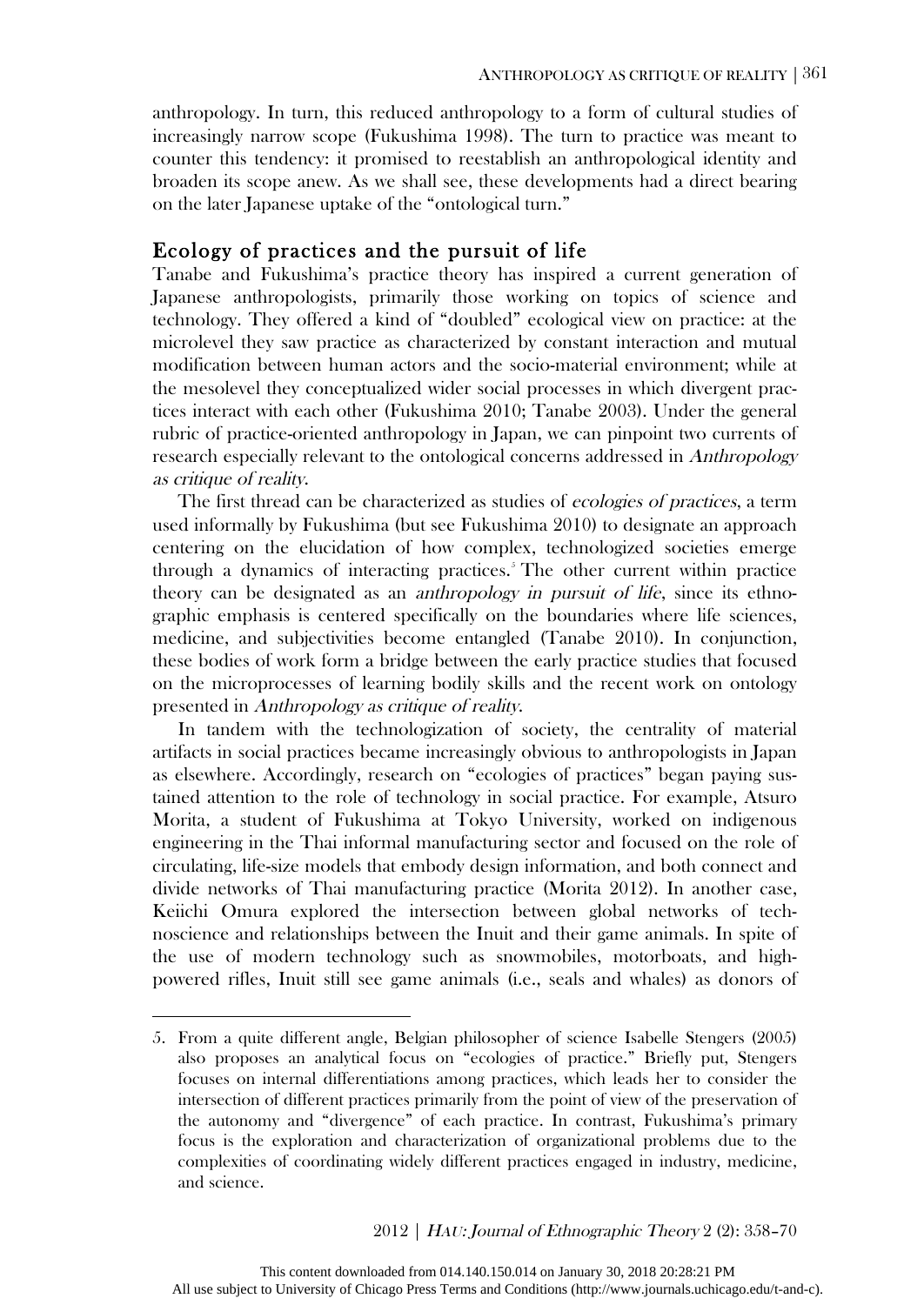their lives. The fact that animals offer their life to sustain human life obliges the Inuit, in exchange, to share the meat of their game with others in order to ensure the reincarnation of the animals. Thus, Omura shows the contours of material networks with different qualities and other forms than those characterizing modern technoscience (Omura 2010). On the one hand, Omura's work is thus closely related to Fukushima's "ecologies of practice" approach. On the other hand, it also explores the specific ways in which Inuit lives are mediated by relationships with humans and nonhuman entities. In this sense, this work bridges the concerns of studies of ecologies of practices with those focusing on the anthropology "in pursuit of life"—to which we now turn.

This second group of practice theorists has predominantly conducted ethnographies in the context of the life sciences. For example, Shigeharu Tanabe ambitiously aimed to characterize the "totality of life" by examining power relations in the biological, material, and social conditions of a people's life. In a study of selfhelp groups of HIV carriers in Northern Thailand, Tanabe elucidated their "techniques of self-government," which include herbal and dietary treatments, massage, counseling, antiretroviral medication, and social activism (Tanabe 2008b). Tanabe's case is, of course, specific, but as Goro Yamazaki (2011) has emphasized, the struggles he illuminates are in fact widely encountered in contemporary medical settings. An array of medical sciences and technologies are basic to the lives of people with various diseases, and new forms of politics and sociality often emerge where bodies meet science and technology. This hybridity provides a far from stable ontological ground, because scientific facts about diseases and the institutional frameworks that deal with them can change in unpredictable ways (cf. Yamazaki forthcoming), and because technological interventions create ontologically different or even incommensurable "versions" of diseases and bodies (Mol 2002).

In this vein, Gergely Mohacsi has shown diabetes to be variably enacted in multiple Japanese settings, such as obligatory medical check-ups of employees, epidemiological research projects exploring the impact of life style factors, and genetic research laboratories in search of genes affecting the susceptibilities of different ethnic groups to the disease. Following the flow of medical data from patients' daily measurements of blood sugar levels to laboratories of epidemiology and genetics, Mohacsi shows the ontology of diabetes to be variable and constantly moving (Mohacsi 2008, 2011).

Despite the diversity of topics, these practice studies commonly share an aspiration to treat nature and culture symmetrically. In the aforementioned article, Omura clearly articulates this ambition, and dubs the approach "nature-culture relativism." To a significant extent this resonates with the "ontological turn" in anthropology (Viveiros de Castro 1998; Henare et al. 2007), which refuses to contrast the study of cultures and people with that of nature and things, and calls for the expansion of anthropology into the latter (Latour 1993). In spite of their affinities, however, Bruno Latour's program for a symmetrical anthropology is also in important ways different from Viveiros de Castro's ontologized anthropology centering on the specificities of indigenous conceptualization (cf. Jensen 2012). In the Japanese context, too, which has so far been more inspired by Latour than Viveiros de Castro, these endeavors are not "turning" in altogether the same direction.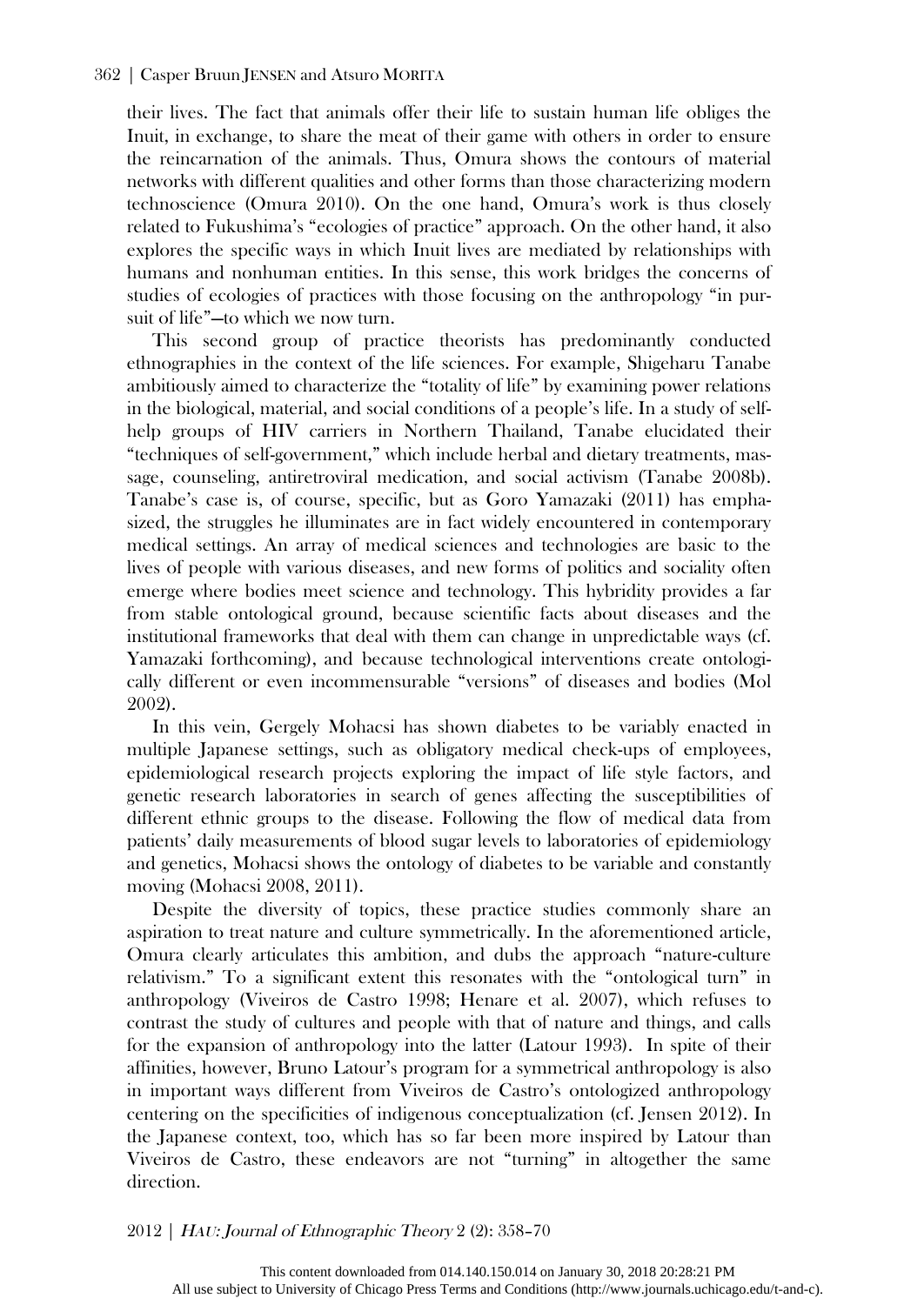#### The ontological turn and ethnographic experimentation

The ontological turn in anthropology originated with Eduardo Viveiros de Castro's 1998 lecture series at Cambridge on "Cosmological perspectivism in Amazonia and elsewhere," which called for the exploration of indigenous ontologies of non-Western peoples (Viveiros de Castro 2012). Viveiros de Castro argued that conventional anthropological analysis, which takes the statements of Amerindians about their bodies as cultural representations of the biological body, results in imposing the Western dichotomy of nature-culture on an Amerindian cosmology to which it is foreign. Viveiros de Castro thus argues strongly for the importance of using indigenous ontologies to shed critical light on Western ontology (Viveiros de Castro 1998).

The impact of Viveiros de Castro's argument is vivid in Thinking through things (Henare et al. 2007), which offers something like a manifesto for an ontological turn in anthropology. The argument appears rather simple at first glance: it entails taking informants' statements about things seriously in their own right, rather than taking them as a cultural perspective on real material reality. In this sense, indigenous conceptualizations can be used to challenge the dominant Western ontology.

This argument has provoked debate both in Europe and Japan, but in the latter it has played out somewhat differently.<sup>7</sup> In Europe, criticism has centered on the question of whether ontology entails an argument about absolute difference, or incommensurability, between worlds. Thus, critics have suggested that Thinking through things presents indigenous ontologies as bounded and internally coherent, with the consequence that the notion of ontology looks suspiciously similar to the classic notion of culture (Carrithers et al. 2010). However, the Japanese critical response has been quite different. Rather than focusing on the question of essentialism, it is related to the practice-orientation previously outlined, and centers on the question of how "ontologists" actually approach things.

In 2011, for example, Fabio Gigi, who did his doctoral work at UCL and now works at Doshisha University in Kyoto, outlined the ontological argument presented in Thinking through things at Kyoto University. This presentation generated heated discussion precisely because of the perceived deficiency of the treatment given to materiality, seen by critical respondents to be subsumed by an idealist focus on indigenous conceptualizations. Notably, the most critical reaction came from Akira Adachi, one of the first anthropologists to introduce Latour's actor-network theory to Japan. As a representative of Japanese anthropologists working on practice, Adachi was particularly concerned with what he saw as a complete absence of attentiveness to bodily and material aspects of practice in

 $\overline{a}$ 

<sup>6.</sup> We focus in particular on the edited volume Thinking through things (Henare et al. 2007) because it has been widely read by Japanese anthropologists, causing vigorous debate among them.

<sup>7.</sup> For further discussion, see Gad, Jensen, and Winthereik's (forthcoming) discussion of "worlds" and "ontology" in anthropology and STS. The paper is forthcoming in NatureCulture, an open access online journal edited by Naoki Kasuga. http://natureculture.sakura.ne.jp/.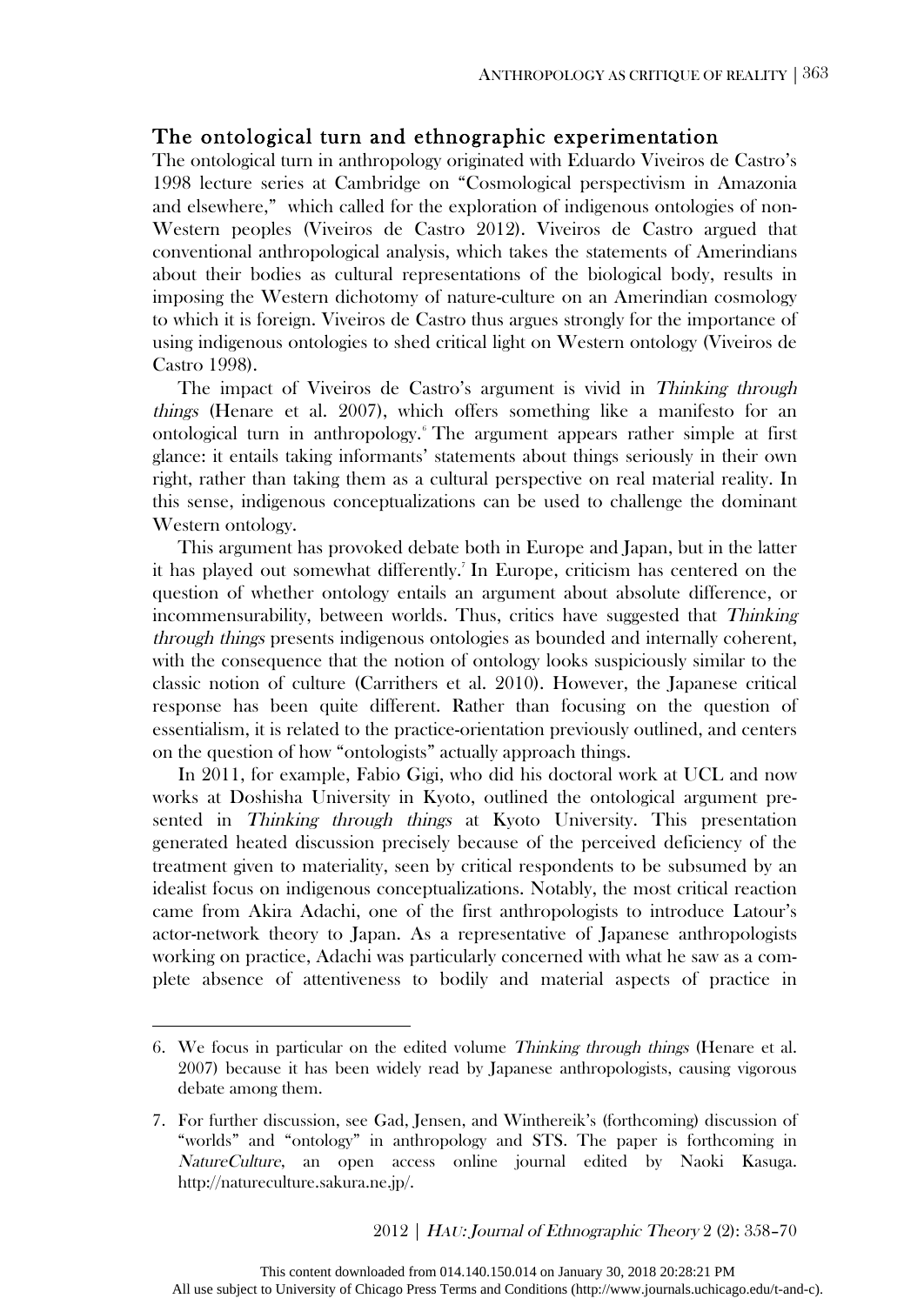Thinking through things. Thus, he insisted that the volume, in spite of its stated ambition, could not help but fail to tackle things adequately due to its overemphasis on linguistic representation and conceptualization.

One might say that while many European anthropologists inspired by Viveiros de Castro's ontological approach aim to elucidate how people conceptualize the cosmos by thinking through things, Japanese anthropologists, not least inspired by Bruno Latour, have aimed rather to show how natural entities, artifacts, and personhood are constituted by and through heterogeneous entanglement in practice. These differences have made the Japanese reception of ontology somewhat ambivalent and tempered the response even of those Japanese anthropologists who support "the turn" (Kasuga 2011).

Japanese advocates of ontology, in particular Naoki Kasuga, came to see a particular connection between the ontological turn and experimental attempts in ethnography. Of course, the ontological turn itself is not averse to ethnographic experimentation because of its roots in the work of Marilyn Strathern, a figure who has also exerted significant influence on the thinking of Kasuga. Among other things, Strathern is famous for her work on the nature-culture relation in Melanesia (Strathern 1988). Here Strathern simultaneously describes Melanesian indigenous notions and articulates the epistemological ground assumed by the very viewpoint through which she describes them. Often, her argument involves experimental juxtapositions of Melanesian and Euro-American materials, which not only elucidate the radical difference between the two but also elicit the basic assumptions of Western conceptualization.

Indeed, Japanese anthropologists sympathetic to the ontological turn have come to see it as a part of a wider movement that presses forward with ethnographic experimentation. In this context, it has been related to experimental anthropological works such as those of Annelise Riles, Hirokazu Miyazaki, and Bill Maurer, though none of these authors themselves speak of ontology. This is the point where practice theory and experimental post-Writing culture anthropology converges in the Japanese context. And this convergence is precisely what is exhibited in *Anthropology as critique of reality*.

#### Anthropology as critique of reality

Although the American postmodern critique of ethnography significantly impacted Japanese anthropology in the 1980s and 1990s, Japanese practice theorists rarely engaged in reflexive modes of writing or other forms of textual experimentation. Indeed, they were generally critical of such efforts because of their emphasis on discourse. For Tanabe (2010) and Fukushima (1998), the postmodern critique confused the urgent issue of developing a new conceptual framework to explore the complexity of contemporary society with the limited problem of textual expression, and thus trivialized what they saw as the truly important problems for anthropology. This response sharply contrasts with that of Marilyn Strathern, who developed her own position in a continued dialogue with the postmodern critique (e.g., Strathern 1987). Anthropology as critique of reality, however, puts those two modes of anthropological engagement into direct conversation. This is no accident; Kasuga himself was one of the Japanese translators of Writing culture and a long-standing advocate of experimental work in Japanese anthropology.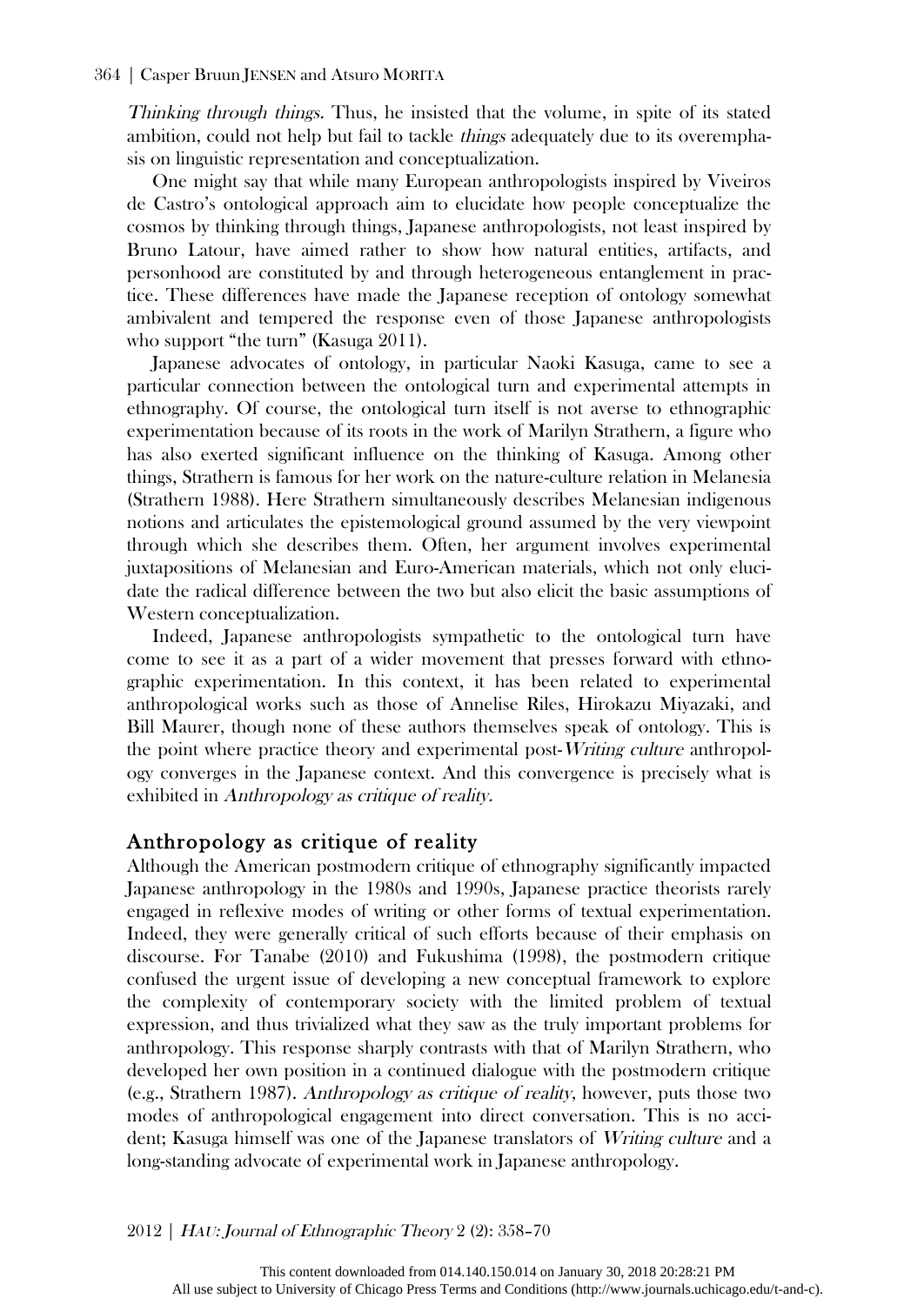For example, Kasuga's historical anthropological work on a Fijian cargo cult movement (Kasuga 2001) took particular interest in the perplexing temporality of the millenarian movement, where the future and the past seemed to coexist. In the early 2000s, Kasuga turned to Strathern and science and technology studies in order to come to terms with such swirling temporalities, which, he argued, are not limited to the world of Fijian cargo cults but are also omnipresent in the "late capitalist world" (Kasuga 2007). Kasuga came to argue that such temporalities could not be characterized using the conventional expository modes of ethnographic realism, and consequently began experimenting with different textual strategies. Subsequently he came to argue that these descriptive and analytical challenges required a reorientation of the scope of anthropology from representation to ontology.

Kasuga's interest in experimental work aligned well with Japanese ethnographers working on modern knowledge practice, including science and technology, though their problems were different. As Annelise Riles (2000) has shown, these researchers encountered conceptually and methodologically problematic affinities between anthropology and their informants' practices. For instance, Osamu Nakagawa (2007), one of the contributors to Anthropology as critique of reality, discusses how the anthropological notion of the Maussian "gift" has influenced regional currency movements in rural France.<sup>9</sup> Indeed, members of the movement viewed the exchanges mediated by the alternative currency precisely as gifts that strengthen social bonds. Given the longstanding relationship between French social movements and social thought, the design and the discourse of the alternative currency movement were already inspired by The gift.

One of the leitmotivs of Anthropology as critique of reality is, therefore, precisely the resonance and interference between ethnographic analytical forms and the object of study. Shuhei Kimura, for example, analyzes the impact of earthquakes in Turkey to show how these "natural" phenomena not only materially shake buildings and infrastructures but also metaphorically "shake" existing institutions (see also Kimura 2010). In a more explicitly experimental endeavor, Morita's chapter elucidates the distinctive Strathernian interest in the ethnographic elicitation of the "internal comparisons" of the field, by juxtaposing her analytic strategy with the way in which Thai agricultural machines operate as comparative devices that enable mechanics to evoke differences between Japanese and Thai environments. Drawing on definitions of the machine found in classic mechanical engineering, Morita thus offers an analogy between ethnography and agricultural machines, in which both generate effects through the relative motion between their parts.<sup>10</sup>

However, not all chapters in Anthropology as critique of reality focus on relations between analytical forms and the objects of study. Other contributions aim to illuminate the plurality of indigenous ontological forms themselves, and to

 $\overline{a}$ 

<sup>8.</sup> Fukushima (2010) also argues for the partial adherence between analytical and indigenous categories in his review of ethnographic studies on asylums.

<sup>9.</sup> Thus, Nakagawa was led to a conclusion similar to that of Bill Maurer (2005) though working completely independently.

<sup>10.</sup> For an English version, see Morita (forthcoming).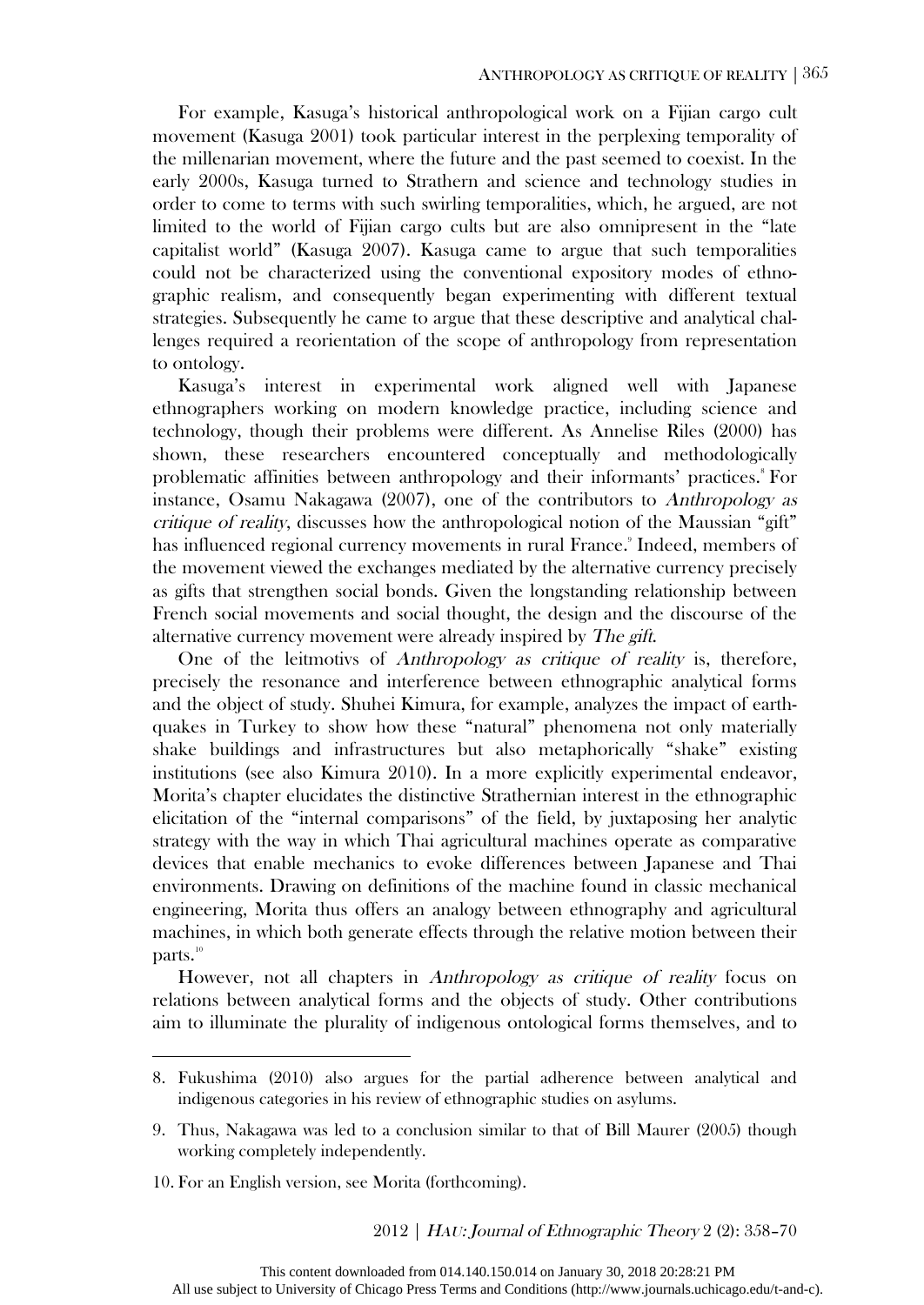elucidate gaps between these forms, which both destabilize and expand the practices under study. For instance, in his explorations of the self-monitoring practices of diabetic patients, Mohacsy traces the intricate relationships between patient bodies, epidemiological research, and the developing pathology of diabetes. This interplay, he argues, entails that each site has functioned as a "critique" of the others, with the result that both the biological and social complexity of the disease has expanded.

Similarly, Juntaro Fukada describes plural forms of indigenous shell money, or tabu, in Tolai society. Tolai people use tabu not only for transactions but they also collect them to make enormous bundles that are displayed in funerals. Fukada argues that these plural forms of tabu correspond to an ontology of the Tolai self that oscillates between forms of relational personhood, well known from Melanesian ethnographies, and an ephemeral, self contained, individual existence. The latter is expressed at funerals, where bundles of the *tabu*, which become the deceased person herself, are cut into small pieces and distributed among participants. He argues that the form of personhood emerging in funerals acts as a critique of the relational basis of personhood in everyday transactions, and thus reveals an internal dynamism in Tolai society.

A similar move is made by Naoki Kasuga in a chapter based on his ethnography in a Fijian nursing home. Here elders are completely deprived of the exchange relations that usually are said to characterize Melanesian personhood. Drawing on Strathern's argument concerning the exchange of perspectives in gift exchange, he argues that this total deprivation of sociality creates the condition for the emergence of an otherworldly orientation that draws deeply on Fijian Christianity (for an English version, see Kasuga 2012).

As these examples suggest, Anthropology as critique of reality elucidates the alterity of a variety of non-Western ontologies. Moreover, contributors delineate the complex interplays through which different ontologies are often busily interfering with each other. Thus, ontologies are never hermetically sealed but always part of multiple engagements. They offer not only discursive or conceptual but also practical commentary and critique of other realities.

Readers might fruitfully consider the translated version of Miho Ishii's article on "divine worlds" in this light. In this article she describes the constitution of other, divine realities—worlds—not as a matter of cultural experience but rather as emergent realities generated in a complex interplay between human bodies and artifacts. While engaging with a variety of interlocutors, ranging from Viktor von Weizsäcker and Bin Kimura to Hideo Kawamoto and Alfred Gell, Ishii's work exemplifies a strong materialist tendency in Japanese anthropology, which sees bodily actions, physical and mechanical realities, and forms of conceptualization and categorization as inseparable; continuously multiplying and diverging through mutual entanglements.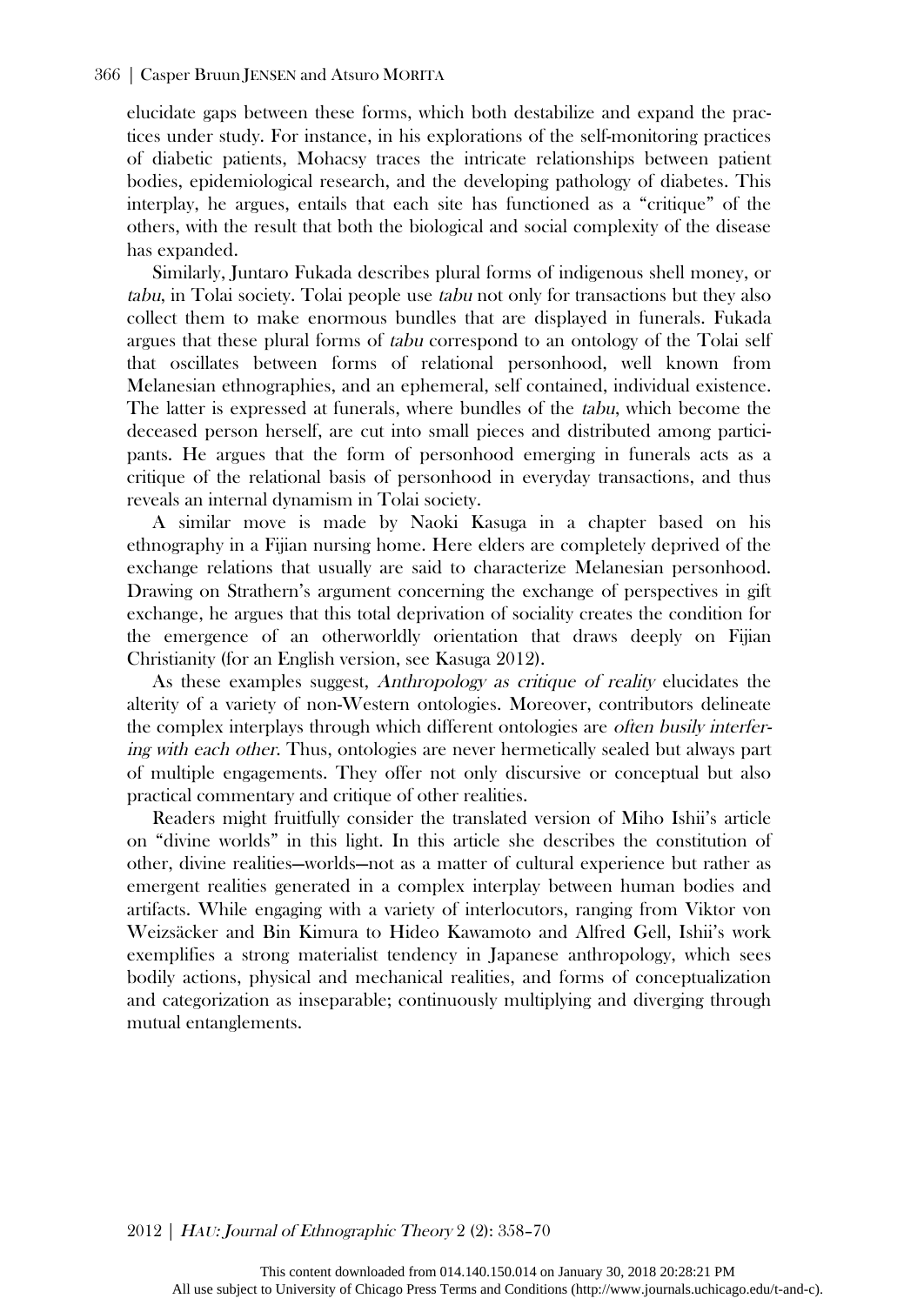#### References

- Carrithers, Michael, Matei Candea, Karen Sykes, Martin Holbraad, and Soumhya Venkatesan. 2010. "Ontology is just another word for culture." Critique of Anthropology 30 (2): 152–200.
- Fukushima, Masato. 1995. Constructing the body: Techniques of the body as social learning. Tokyo: Hituzi Syobo publishing company. (In Japanese).
- ———. 1998. From culture to system: An observation on anthropological practice. Annals of Social Anthropology 24: 1–28. (In Japanese).
- ———. 2010. Ecology of learning: Risk, experiment and high-reliability. Tokyo: University of Tokyo Press. (In Japanese).
- Gad, Christopher, Casper Bruun Jensen, and Brit Ross Winthereik. Forthcoming. "Practical ontology: Worlds in STS and anthropology." NatureCulture.
- Henare, Amiria, Martin Holbraad, and Sari Wastell, eds. 2007. Thinking through things: Theorising artefacts ethnographically. London: Routledge.
- Imanishi, Kinji. 2002. A Japanese view of nature: The world of living things. Translated by Pamela J. Asquith. London: Routledge.
- Jensen, Casper Bruun. 2012. "Anthropology as a Following Science." NatureCulture 1: 1–24. Available at: http://natureculture.sakura.ne.jp/PDF-00 the\_Human\_and\_the\_Social.html.
- Kasuga, Naoki. 2001. Rasputin in the Pacific: Historical anthropology of the Viti Kambani Movement. Kyoto: Sekaishisosha. (In Japanese).

———. 2007. Delayed mind: Staying in the postmodern. Tokyo: University of Tokyo Press. (In Japanese).

- ———. 2012. "Vision that ushers humanity." NatureCulture 1: 69–87. Available at: http://natureculture.sakura.ne.jp/PDF-00-the\_Human\_and\_the\_Social.html.
- Kasuga, Naoki, ed. 2011. Anthropology as reality critique. Kyoto: Sekaishisosha. (In Japanese).
- Kimura, Shuhei. 2010. The temporality of an urban reform project in Istanbul. Japanese Journal of Cultural Anthropology 75 (2): 261–83. (In Japanese).
- Latour, Bruno. 1993. We have never been modern. New York: Harvester-Wheatsheaf.
- Marcus, George, and Michael M. J. Fischer. 1999. Anthropology as cultural critique: An experimental moment in the human sciences. Chicago: University of Chicago Press.
- Maurer, Bill. 2005. Mutual life, limited: Islamic banking, alternative currencies, lateral reason. Princeton: Princeton University Press.
- Mol, Annemarie. 2002. The body multiple: Ontology in medical practice. Durham, NC: Duke University Press.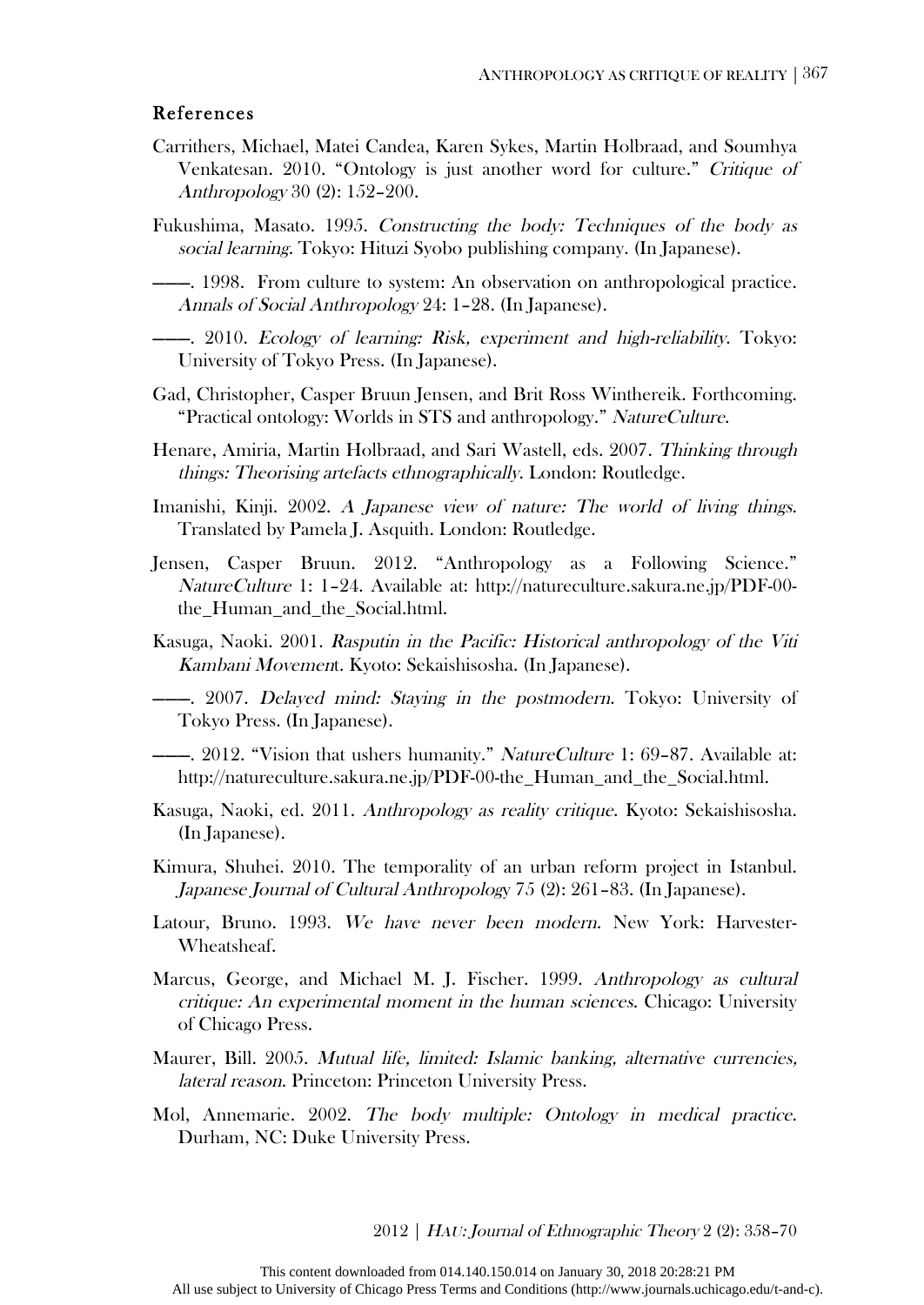- Mohacsi, Gergely. 2008. "Embodying difference: The pharmaceutical mediation of human and scientific values in diabetes care." Japanese Journal of Cultural Anthropology 73 (1): 70–92. (In Japanese).
- ———. 2011. "Life of the metabolism: An experimental inquiry into mobility." Japanese Journal of Cultural Anthropology 76 (3): 288–307. (In Japanese).
- Morita, Atsuro. 2012. Engineering in the wild: An ethnography of human-thing relations in Thai small scale engineering industry. Kyoto: Sekaishisosha. (In Japanese).
- ———. n.d. "Japanese anthropology of science and technology: From practice and materiality to experimentation." Mimeo. Osaka University.
- ———. Forthcoming. "The ethnographic machine: Experimenting with context and comparison in Strathernian ethnography." Science, Technology & Human Values.
- Nakagawa, Osamu. 2007. "The reality of a regional currency: A case study on SEL in Southern France." In Anthropology of resources 5: Currencies and resources, edited by Naoki Kasuga, 261–98. Tokyo: Kobundo. (In Japanese)
- Nakaoka, Tetsuro. 1971. The philosophy of factories: Organization and the human. Tokyo: Heibonsha. (In Japanese).
- Omura, Keiichi. 2010. "Toward natural-cultural relativism: Considering the future of globalization from the standpoint of the Inuit indigenous movement." Japanese Journal of Cultural Anthropology 75 (1): 101–19. (In Japanese).
- Riles, Annelise. 2000. The network inside out. Ann Arbor, MI: University of Michigan Press.
- Stengers, Isabelle. 2005. "Introductory notes on an ecology of practices." Cultural Studies Review 11 (1): 184–96.
- Strathern, Marilyn. 1987. "Out of context: The persuasive fictions of anthropology," *[Current Anthropology](http://www.journals.uchicago.edu/action/showLinks?doi=10.14318%2Fhau2.2.018&system=10.1086%2F203527&citationId=p_36)* 28 (3): 251-81.
- ———. 1988. The gender of the gift: Problems with women and problems with society in Melanesia. Berkeley: University of California Press.
- Tanabe, Shigeharu. 2003. Anthropology of forms of life. Tokyo: Kodansha Ltd. (In Japanese).
- ———. 2008a. Communities of care: The challenge of HIV self-help groups in Northern Thailand. Tokyo: Iwanami Shoten Publishers. (In Japanese).
- ———. 2008b. Imagining communities in Thailand: Ethnographic approaches. Mekong Press.
- ———. 2010. Anthropology of life. Tokyo: Iwanami Shoten Publishers. (In Japanese).
- Tanabe, Shigeharu, and Motoji Matsuda, eds. 2002. Ethnography of everyday practices: Narratives, communities and identities. Kyoto: Sekaishisosha. (In Japanese).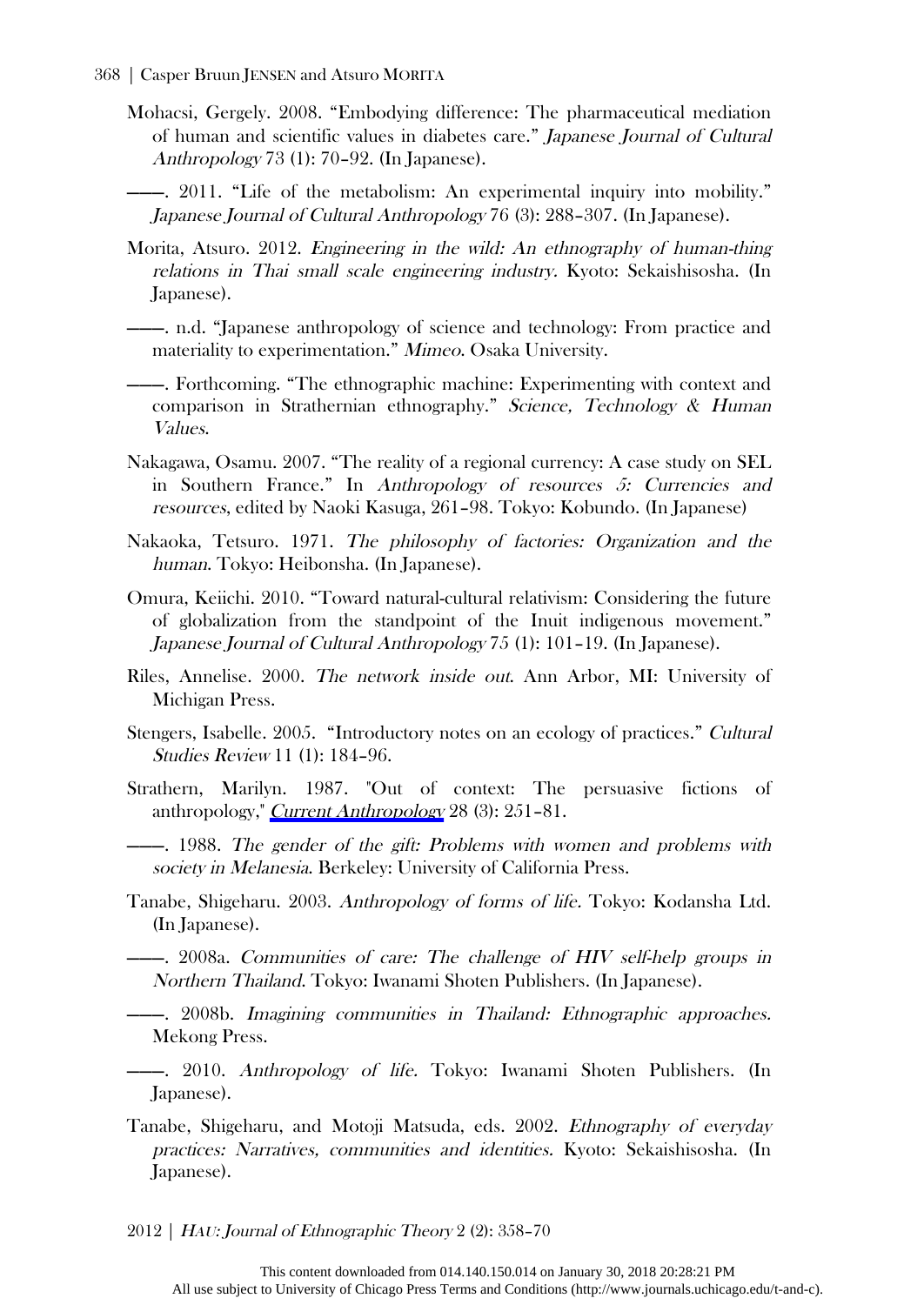- Umesao, Tadao. 2003. An ecological view of history: Japanese civilization in the world context. Melbourne: Trans Pacific Press.
- Viveiros de Castro, Eduardo. 1998. "Cosmological diexis and Amerindian perspectivism." Journal of the Royal Anthropological Institute 4 (3): 469–88.
- ———. 2012. Cosmological perspectivism in Amazonia and elsewhere. Four lectures given in the Department of Social Anthropology, Cambridge University, February–March 1998. HAU Masterclass Series Vol. 1. http://www.haujournal.org/index.php/masterclass/index.
- Yamazaki, Goro. 2011. "Introduction: Hybrid bodies." Japanese Journal of Cultural Anthropology 76 (3): 257–66. (In Japanese).
- ———. Forthcoming. "From cure to governance: The biopolitical scene after the brain-death controversy in Japan." East Asian Science, Technology and Society.

# L'anthropologie comme critique de la réalité : un tournant japonais

Résumé : L'impulsion de ce forum a été la publication récente au Japon du volume Genjitsu Hihan no Jinruigaku (Anthropologie comme critique de la réalité), édité par le professeur Naoki Kasuga. Dans le contexte japonais, ce volume représente l'intérêt émergent pour ce qu'il est convenu d'appeler le « tournant ontologique » au sein de l'anthropologie euro-américaine. Ce forum offre une description des généalogies anthropologiques qui ont conduit à l'intérêt des Japonais pour les « questions ontologiques », et un point d'entrée pour comprendre les interprétations et les réponses japonaises à cet ensemble de questions et de préoccupations. Le forum comprend une introduction de Casper Bruun Jensen et Atsuro Morita décrivant la genèse de Genjitsu Hihan no Jinruigaku au sein de l'anthropologie japonaise ; une interview réalisée par Jensen avec le professeur Kasuga sur sa généalogie intellectuelle dans le contexte de l'anthropologie japonaise ; et une traduction éditée d'un chapitre de Miho Ishii, « Agir avec les choses : auto-poïésis, actualité et contingence dans la formation des mondes divins », extrait du volume Anthropologie comme critique de la réalité. Ces différentes parties sont suivies par des commentaires de Marilyn Strathern, dont le travail est une source d'inspiration clé pour le tournant ontologique au Japon, et Annelise Riles, qui entretient une longue relation avec l'anthropologie japonaise, et notamment avec le professeur Kasuga.

Casper Bruun JENSEN is Associate Professor at the Technologies in Practice group, IT University of Copenhagen. He has published in Common Knowledge, Critique of Anthropology, Science, Technology and Human Values, and Social Studies of Science. He is the author of Ontologies for developing things: Making